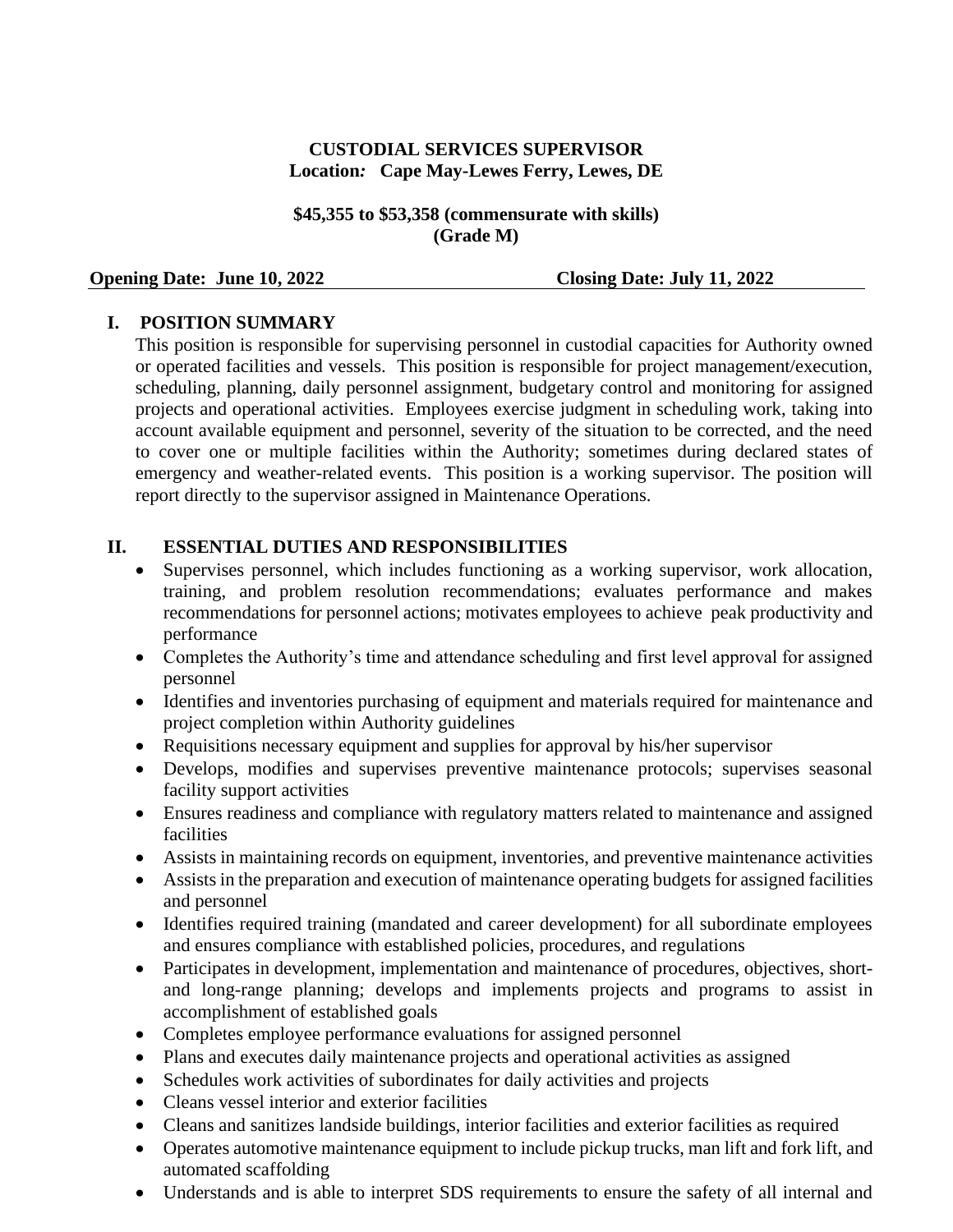external customers; including the required training and PPE necessary for personnel

• Provide the highest level of customer service to internal and external customers by responding in a courteous and efficient manner

## **III. REQUIRED KNOWLEDGE, SKILLS, AND ABILITIES**

- Knowledge of management principles and maintenance practices, procedures, and operations
- Knowledge of relevant local, state and federal regulations, and Authority protocols and procedures
- High level of technical knowledge within the specific field
- Knowledge and proper handling of hazardous materials associated with facility operations; including the SDS system
- Knowledge of cleaning agents; their usage, limitations, applications and safe methods of application
- Knowledge of occupational hazards and safety precautions associated with marine, facility and airport custodial maintenance functions
- Supervise, develop, motivate, and train staff, by organizing, prioritizing, and scheduling work assignments in a complex operating environment using Computerized Maintenance Management Systems
- Identify, develop, and implement strategic and tactical plans and solutions
- Establish and maintain effective working relationships with internal and external contacts such as outside vendors and contractors
- Ability to read, understand, follow and enforce safety procedures
- Effective oral and written communication skills
- Ability to read and interpret instructions
- Proficient computer skills including Microsoft Office and other computer applications as required
- Ability to work under adverse weather conditions
- Ability to perform other assigned duties as required
- Ability to provide superior customer service to everyone by responding in a courteous and efficient manner

# **IV. REQUIRED EDUCATION AND EXPERIENCE**

- High school diploma or equivalent or equivalent number of years of related experience
- One (1) year practical experience in commercial, government or institutional cleaning operation in a supervisory capacity

# **V. LICENSES, REGISTRATIONS, AND/OR CERTIFICATES**

- Transportation Worker Identification Credential (TWIC)
- Valid driver's license

# **VI. SPECIAL REQUIREMENTS**

- Subject to a background investigation, drug test, and pre-employment physical
- The Delaware River and Bay Authority requires all employees to have direct deposit with a financial institution or enroll in the payroll card program to receive their bi-weekly pay
- Must be capable of lifting and carrying up to 50 pounds at least 20 yards
- Must be capable of performing around hazardous situations such as moving heavy equipment, in and around equipment, at heights, on steep grades, and on ladders and uneven surfaces
- Must be capable of wearing appropriate personal protection equipment such as hard hats, protective shoes and clothing, aprons, gloves, eye wear, hearing protection and respirators